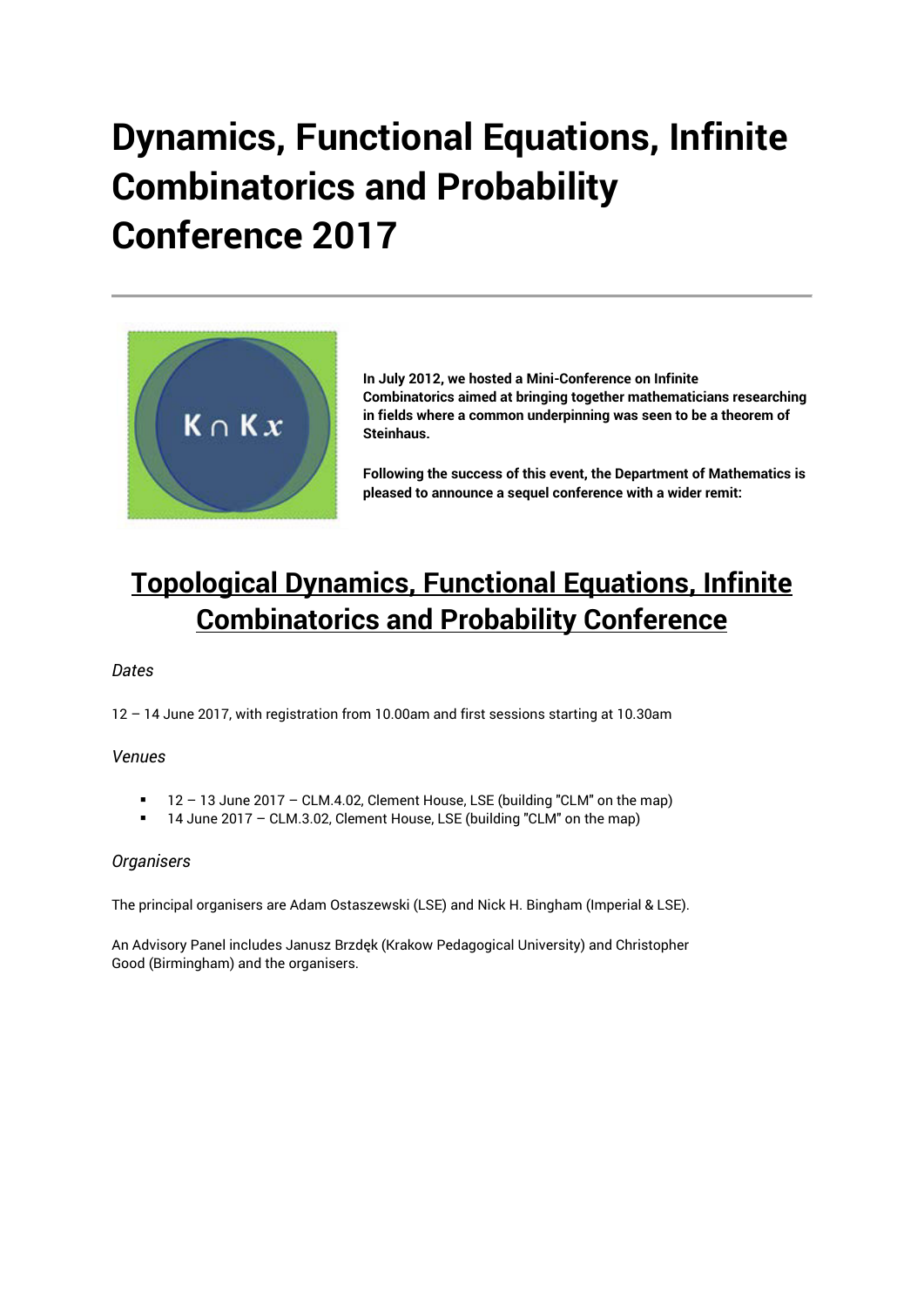### *Conference theme*

The classical Steinhaus-Weil property (SW) asserts that in a topological group a set S that is, under various possible definitions, non-negligible has the identity as an interior point of  $S<sup>-1</sup>S$ . Through its many descendants SW is a foundational stone and, if not a unifying theme, then an inspirational one for several branches of mathematics: especially those in the title of the conference.

The conference's linking theme of Probability takes the wider `topological group and related structures' context (such as hypergroups – an established tool in the analysis of random walks): thereby stepping beyond the established topological vector spaces context. In the latter, SW emerges both in the regular variation of measures and in the subspaces of differentiability of measures (as in the Cameron-Martin spaces of Gaussian measures).

Earlier topological-group analysis of SW due to Solecki recognizes local forms of amenability and combinatorial features as either enabling SW or blocking it when negligibility is expressed via Christensen's Haar-nullity (i.e. in the absence of Haar measures). There are alternative combinatorial versions and density versions, some of them enunciated in the infinite combinatorics of the \beta N context as well as use of ample generics inspired by work in model theory. There is new work in all these areas to review and absorb.

### *Confirmed Participants*

**Peter Allen** (LSE), **Dave Applebaum** (Sheffield), **Nick Bingham** (Imperial & LSE), **Vladimir Bogachev** (Moscow), **Janusz Brzdęk** (Kraków), **Peter Cameron** (St. Andrews & QMUL), **Charles Goldie** (Sussex), **Christopher Good** (Birmingham), **Eliza Jabłońska**(Rzeszów), **Imre Leader** (Cambridge), **Dugald MacPherson** (Leeds), **Adrian Mathias**(Réunion & UCL), **Harry Miller** (Sarajevo), **Adam Ostaszewski** (LSE), **Jaroslav Smítal** (Opava), **Marta Štefánková** (Opava), **Dona Strauss** (Leeds)

### *Programme*

**To view the full event programme, including schedule, please see below.** 

### *Attendance*

Those interested are welcome to attend for all or any part of the event; it is hoped that many people will be able to attend all three days. Participation is free but **registration is compulsory on a FIRST REGISTERED, FIRST SERVED basis by email to Rebecca Lumb at R.C.Lumb@lse.ac.uk**.

### *Titles and Abstracts*

#### **Peter Allen (LSE) -** *Limits of discrete structures*

What does it mean to say that a sequence of graphs, of growing sizes 'tends to a limit'? There are several different ways to answer this question; I will try to discuss a few of the answers and what they are good for, and move on to how one might ask and answer similar questions for other discrete structures.



Taken from the front cover of "Regular Variation" by Bingham, Goldie & Teugels (1989)



**Hugo Steinhaus** 

**ANDRÉ WEIL** The Apprenticeship of a Mathematician

k.



Front cover of "The Apprenticeship of a Mathematician" by André Weil  $(1992)$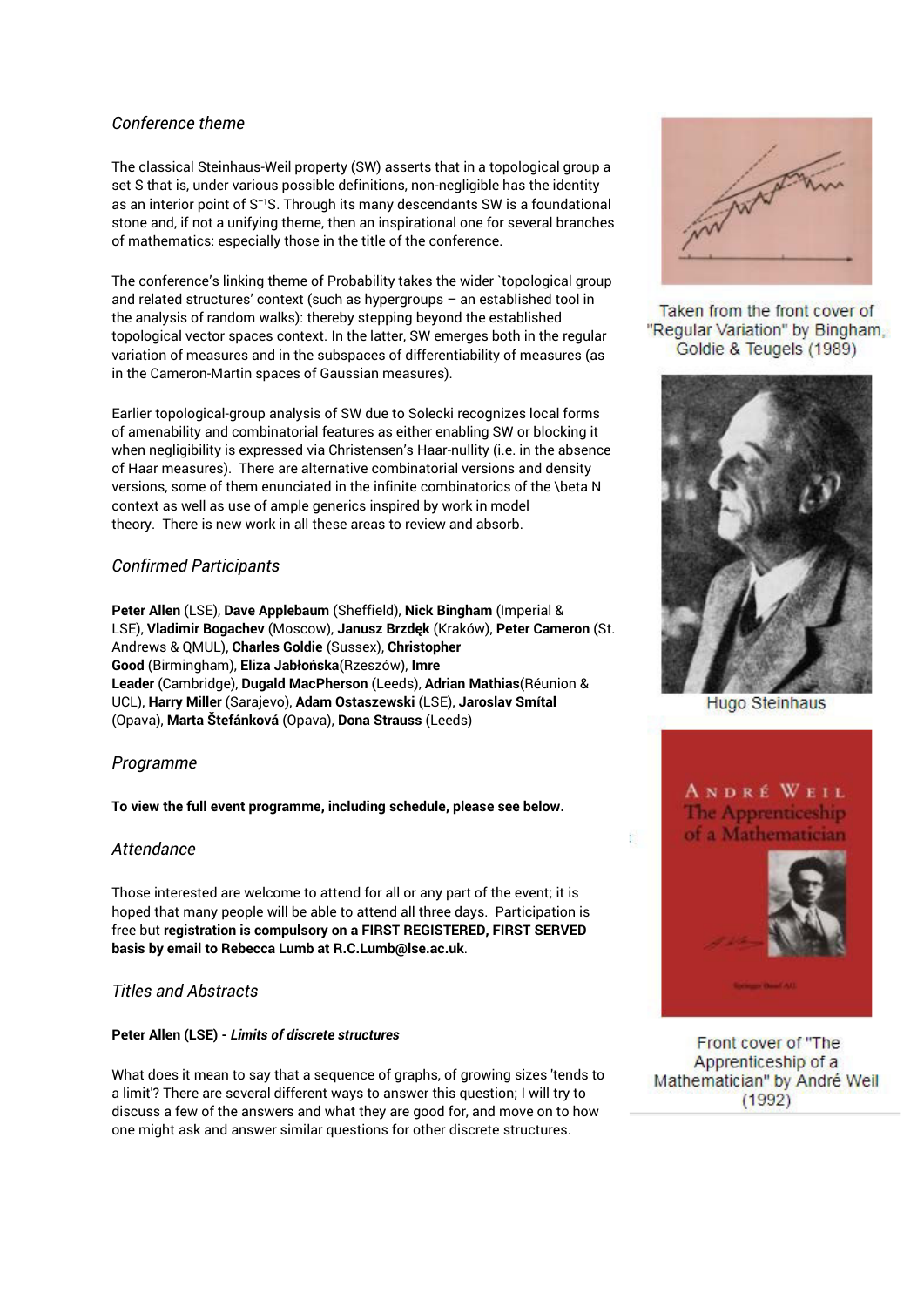This talk will be mainly a survey of other people's results, aiming at giving the big picture without too many technical details.

#### **Dave Applebaum (Sheffield) -** *Some spectral properties of invariant Feller processes on compact symmetric spaces*

We study a class of Feller processes on a compact symmetric space G/K which are projections of Levy processes on G having K-bi-invariant laws. Here G is a compact Lie group and K is a closed subgroup of G. We show that the associated Feller semigroup has a discrete spectrum, where the eigenvalues are given by Gangolli's Levy-Khintchine formula, and the eigenvectors are spherical functions. We are then able to obtain a corresponding convergent series expansion for the transition density, when it exists and is continuous (and we have necessary and sufficient conditions for that). Examples of the class of processes we consider include Brownian motion on G/K, having the familiar heat kernel as its transition density, and also some processes obtained by subordination.

This is joint work with Trang Le Ngan.

#### **Nick Bingham (Imperial & LSE) -***Regular variation: new variations on an old theme*

We survey the field of regular variation (RV), begun by Karamata in 1930, continued by (among others) Bojanic & Karamata (193), de Haan (1970 on), and summarised in the standard work:

`BGT': N. H. Bingham, C. M. Goldie & J. L. Teugels, Regular variation, CUP, 1987.

Since 2007, together with Adam Ostaszewski of the LSE, we have been working on a programme, `BinO' (`Bingham-Ostaszewski: 24 BinO papers, 10 O papers, 1 Bin paper, and a book to write). This has addressed the foundational question raised in BGT: measurability suffices; so does the Baire property; what is really needed?, and the contextual question: RV was originally real analysis, but other contexts are possible; what is the natural one?

It emerges that, contrary to the chronological order (measure, then (Baire) category), it is the category case that is primary. Recall the other classic book that we build on:

J. C. Oxtoby, Measure and category: A survey of the analogies between topological and measure spaces, Springer, 1971/1980.

Our book will be called "Category and Measure".

#### **Vladimir Bogachev (Moscow) -** *Analogs of the Cameron-Martin space for non-Gaussian measures*

The talk is concerned with various analogs of the classical object associated to a Gaussian measure: its Cameron-Martin space, in case of non-Gaussian measures on infinite-dimensional spaces.

Some recent results and open problems connected with this object for Gaussian and non-Gaussian measures will be discussed.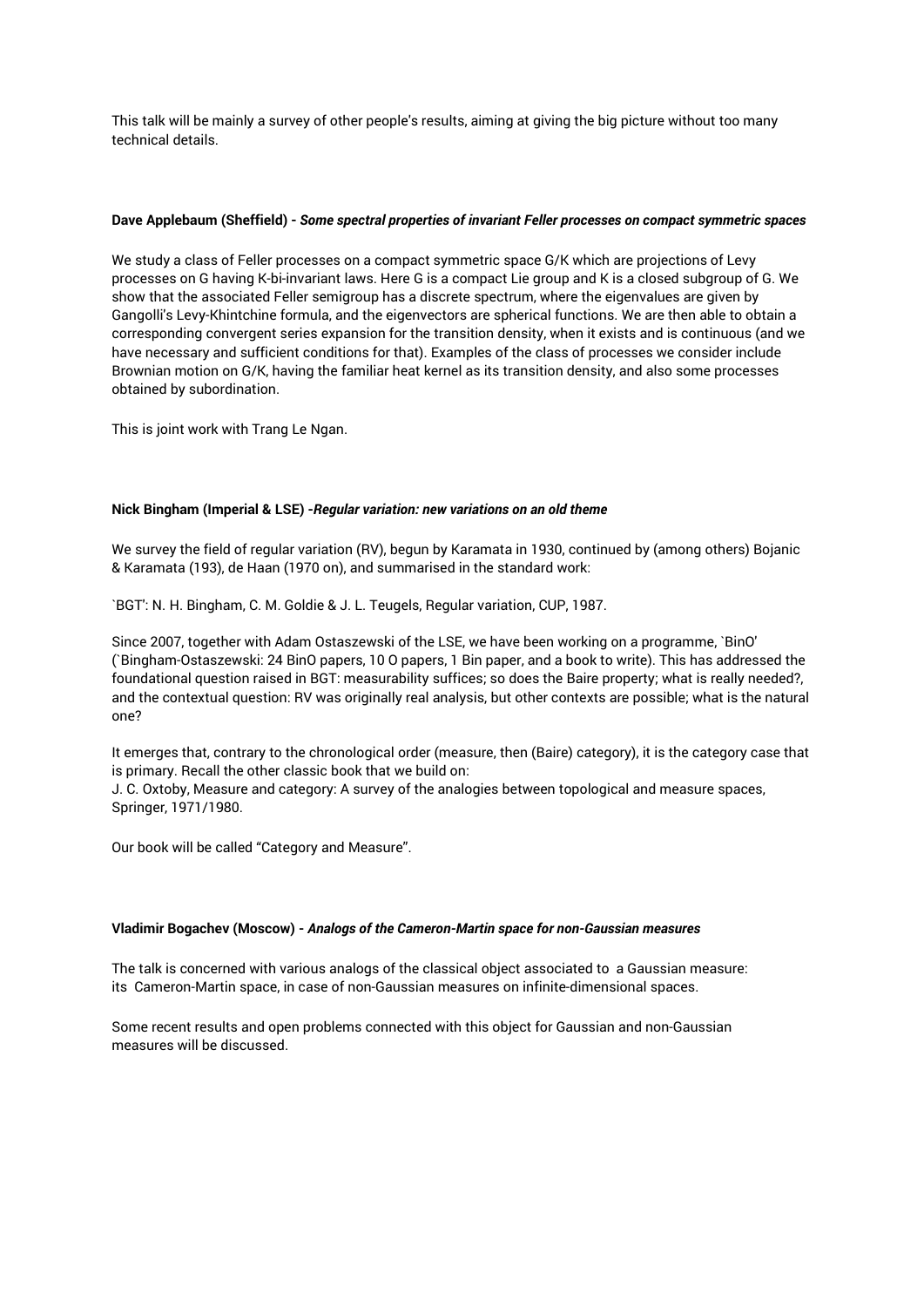#### **Janusz Brzdęk (Kraków) -** *The generalized Steinhaus property*

```
Let (S,+) be a semigroup endowed with a topology and write
A-B:={z∈S:(z+B)∩A≠∅, A,B⊆S}.
```
Let *L* and *M* be two families of subsets of S. We present and discuss several applications in functional equations of the following generalized Steinhaus property: the interior of the set A-B is nonempty for A ∈ *L* and B ∈ *M*.

#### **Peter Cameron (St. Andrews & QMUL) -** *Sum-free sets*

There is a natural bijection between the points of Cantor space and the set of sum-free subsets of the natural numbers, which allows the notions of measure and Baire category to be transferred to the latter set. These two notions give differing views of what a typical sum-free set looks like. For Baire category, the typical set has a universality property, with a consequence concerning automorphisms of Henson's universal triangle-free graph; it also has density zero. However, for measure, the density spectrum has a very interesting structure, and poses a number of unsolved questions. There are also interesting questions about rationality.

#### **Christopher Good (Birmingham) -** *Shifts of finite type as fundamental objects in the theory of shadowing*

Shifts of finite type and the notion of shadowing, or pseudo-orbit tracing, are powerful tools in the study of dynamical systems. In this talk we discuss a deep and fundamental relationship between these two concepts.

Let X be a compact totally disconnected space and f:X→X be a continuous map. We show that f has shadowing if and only if the system (f,X) is (conjugate to) the inverse limit of a directed system of shifts of finite type. In particular, this implies that, in the case that X is the Cantor set, f has shadowing if and only if (f,X) is the inverse limit of a sequence of shifts of finite type. Moreover, in the general compact metric case, where X is not necessarily totally disconnected, we prove that f has shadowing if and only if (f,X) is a factor of (i.e. semiconjugate to) the inverse limit of a sequence of shifts of finite type by a quotient that `almost lifts pseudoorbits' a natural property we define here.

This is joint work with Jonathan Meddaugh.

#### **Eliza Jabłońska (Rzeszów) -** *Properties of Haar meager sets, analogous to properties of Haar null sets*

In 2013 Darji [Dar] defined a σ-ideal of "small" sets in an abelian Polish group which is equivalent to the family of meager sets in a locally compact group. He was motivated by Christensen's paper [Chr] where the author defined Haar null set in an abelian Polish group in such a way that in a locally compact group it is equivalent to the notion of Haar measure zero set.

We present interesting properties of Haar meager sets, especially those which are analogous to properties of Haar null sets.

 [Chr] J.P.R. Christensen, On sets of Haar measure zero in abelian Polish groups, Israel J. Math. 13 (1972), 255-260.

[Dar] U.B. Darji, On Haar meager sets, Topology Appl. 160 (2013), 2396-2400.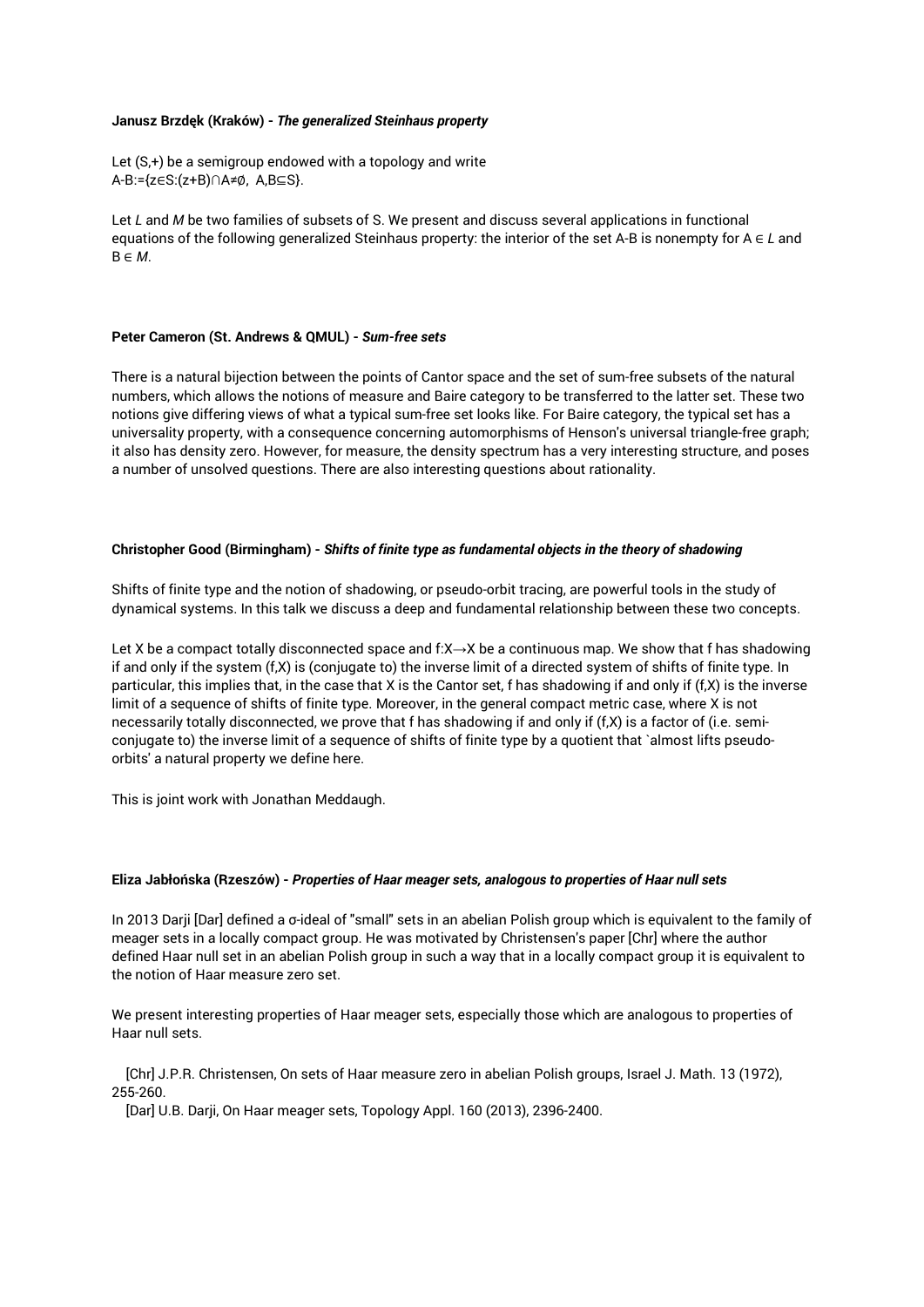#### **Imre Leader (Cambridge) -** *Monochromatic infinite sumsets*

It is well-known that there is a finite colouring of the natural numbers such that no infinite set X has  $X + X$ (meaning the pairwise sums from X, allowing repetition) monochromatic. It is easy to extend this to the rationals. But what happens for larger spaces, like for example the reals?

We show (assuming CH) that there is such a finite colouring of the reals.

We also show that, if our space is `large enough', then for every finite colouring there does exist an infinite X with X + X monochromatic.

This is joint work with Neil Hindman and Dona Strauss, and also joint work with Paul Russell.

#### **Dugald MacPherson (Leeds) -** *Polish groups as automorphism groups*

The full symmetric group Sym(X) of a countably infinite set X carries a natural Polish group structure, with closed subgroups being exactly the automorphism groups of first order structures M with universe X. We say that such M is homogeneous (in the sense of Fraisse) if any isomorphism between finite substructures of M extends to an automorphism of M. I will discuss several issues concerning the Polish group structure on Aut(M) for homogeneous M: the work of Kechris-Pestov-Todorcevic and later others connecting topological dynamics to Ramsey theory; (non)-existence of `ample homogeneous generic automorphisms', and consequences; group-theoretic structure, e.g. simplicity.

#### **Adrian Mathias (Réunion & UCL) -** *Linking descriptive set theory to symbolic dynamics*

In my paper "Analytic sets under attack", MPCPS 138 (2005) pp 465-485, among other results concerning the iteration of the (backwards) shift function on Baire space, a recursive point was found for which the sequence of derived  $\omega$ -limit sets does not stabilise until the first uncountable ordinal. This talk will present the main ideas in the hope that further development will follow.

#### **Harry Miller (Sarajevo) -** *Various gauges of the size of sets of reals*

In 1920 H. Steinhaus proved that if A has positive Lebesgue measure then A - A, the algebraic. difference set of A , contains an interval. There are many gauges of the size of sets of reals. The above theorem connects two different gauges of "bigness". Another gauge is the following. A is "large" if for each finite set F, A contains a subset F' similar to F. Other bigness concepts are: A is shift-compact , A is Cauchy equation large. Here we discuss relations between these various concepts.

*(presentation to be delivered via Skype)*

#### **Adam Ostaszewski (LSE) -** *Asymptotic group actions and their limits*

The theory of regular variation has two forms (BGT Ch. 1, 3): (K) due to Karamata, resting on the Cauchy functional equation, and (BKdH): Bojanić and Karamata, de Haan; Goldie (or Gołąb-Schinzel functional equation. We unify these via the `circle operation' of Popa and Javor, giving a unified proof to their hardest result, on quantifier weakening.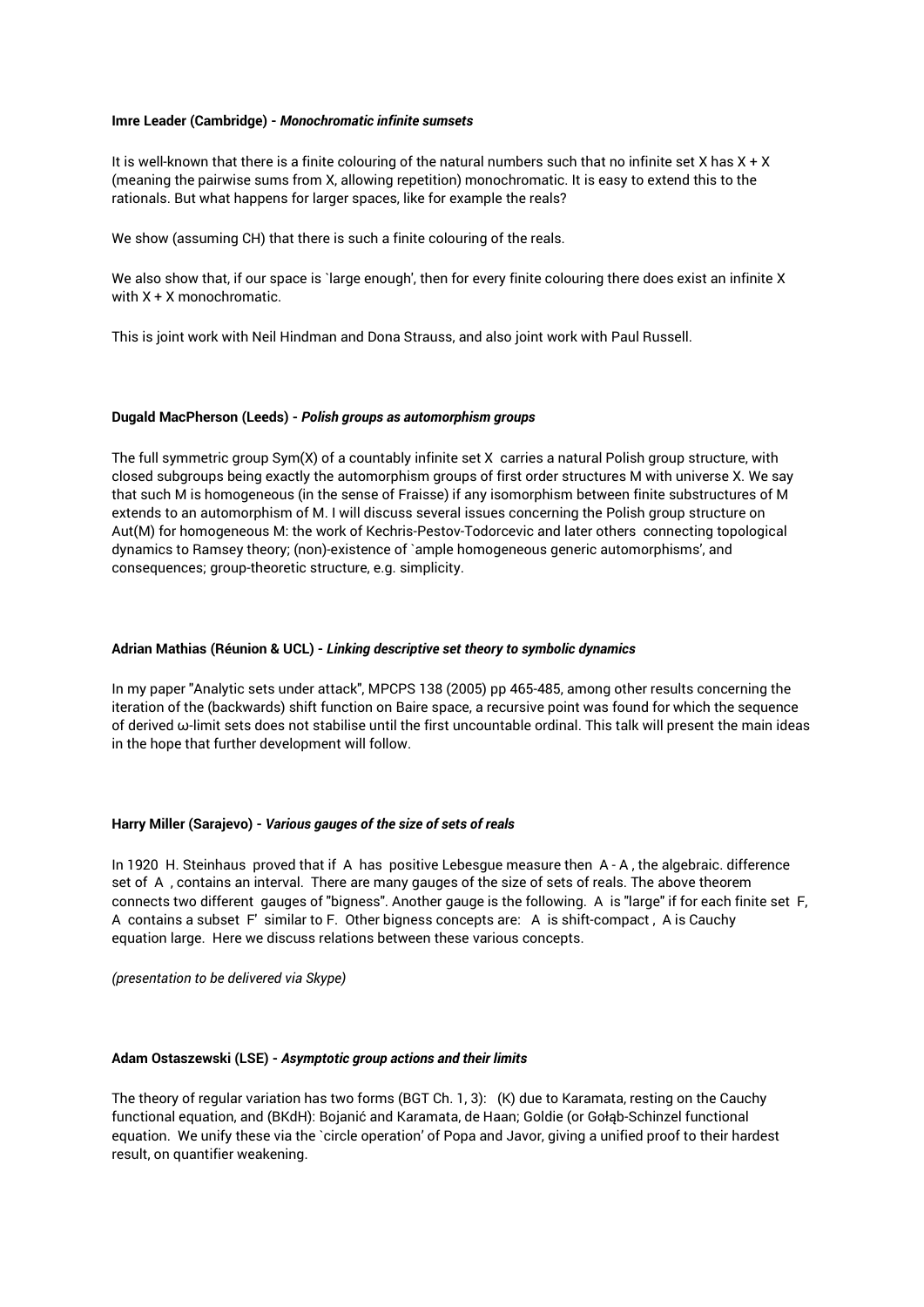A less classical but very useful setting is Beurling slow and regular variation, originating in Beurling's approach to extending the Wiener Tauberian theory beyond convolutions. The resulting Wiener-Beurling Tauberian theorem handles the Borel, Riesz and Beurling summability methods.

This hinges on groups and group actions, and analysis, so limits. So a topological treatment is given.

#### **Jaroslav Smítal (Opava) -** *Generalized Dhombres equation: interplay between functional equations and dynamical systems*

We consider the equation  $f(xf(x))=φ(f(x))$ ,  $x>0$ , where  $φ$  is given, and f is an unknown continuous function (0,∞)→(0,∞). This equation was studied in 1975 by J. Dhombres (with ϕ(y)=y²), later it was considered in many papers for other particular choices of ϕ, and since 2001 in about 10 papers for arbitrary continuous functions, from [1] through [3]. The main problem, classification of possible solutions and description of the structure of periodic points contained in the range of the solutions, was basically solved. This process involved methods from one-dimensional dynamics but also some new methods which could be useful in other problems, not only concerning the above equation. In the talk we provide a brief survey.

 [1] P. Kahlig and J. Smítal, On a generalized Dhombres functional equation, Aequationes Math. 62 (2001), 18- 29.

 [2] J. Smítal, M. Štefánková, On regular solutions of the generalized Dhombres equation, Aequationes Math. 89 (2015), 57-61.

 [3] L. Reich, J. Smítal, and M. Štefánková, On regular solutions of the generalized Dhombres equation II, Results Math. 67 (2015), 521-528.

#### **Marta Štefánková (Opava) -** *On generic and dense chaos for maps induced on hyperspace*

A continuous map f on a compact metric space X induces in a natural way the map f on the hyperspace K(X) of all closed non-empty subsets of X. We study the question of transmission of chaos between f and f. We deal with generic, generic ε-, dense and dense ε-chaos for interval maps. We prove that all four types of chaos transmit from f to f, while the converse transmission from f to f is true for generic, generic ε- and dense εchaos. Moreover, the transmission of dense ε- and generic ε-chaos from f to f is true for maps on general compact metric spaces.

#### **Dona Strauss (Leeds) -** *Subsets of* **βN** *which are not Borel*

Anyone who has worked with βN will not be surprised to learn that many subsets of this space are not topologically simple, even though they are very simple to define algebraically. I shall show that the following subsets of βN are not Borel: the set of idempotents, the smallest ideal, any principal proper right ideal, βN+βN.

This is joint work with Neil Hindman.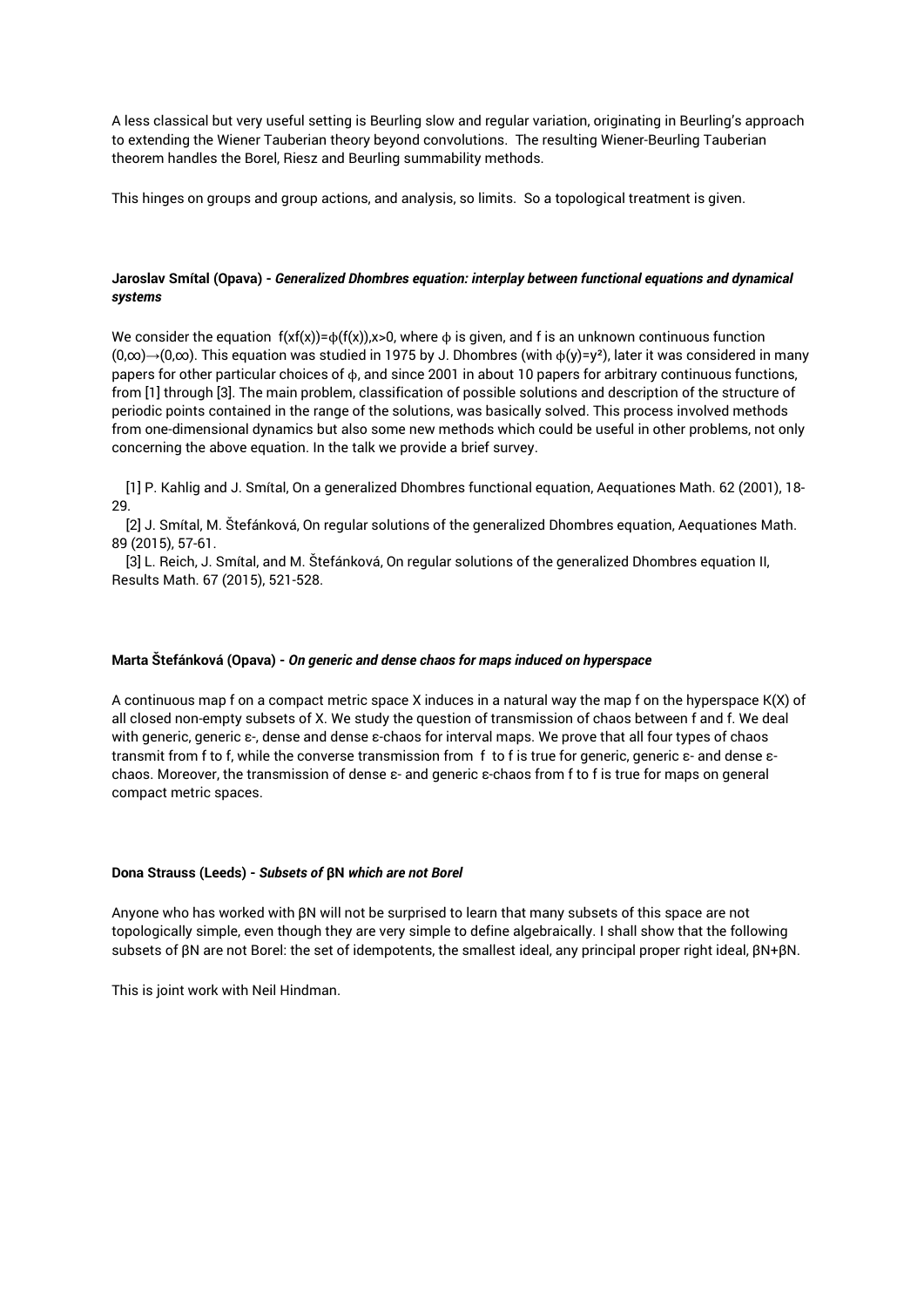

THE LONDON SCHOOL OF ECONOMICS AND **POLITICAL SCIENCE** 



# Dynamics, Functional Equations, Infinite Combinatorics & Probability Conference

# 12 - 14 June 2017

If attending multiple days, please retain this programme throughout

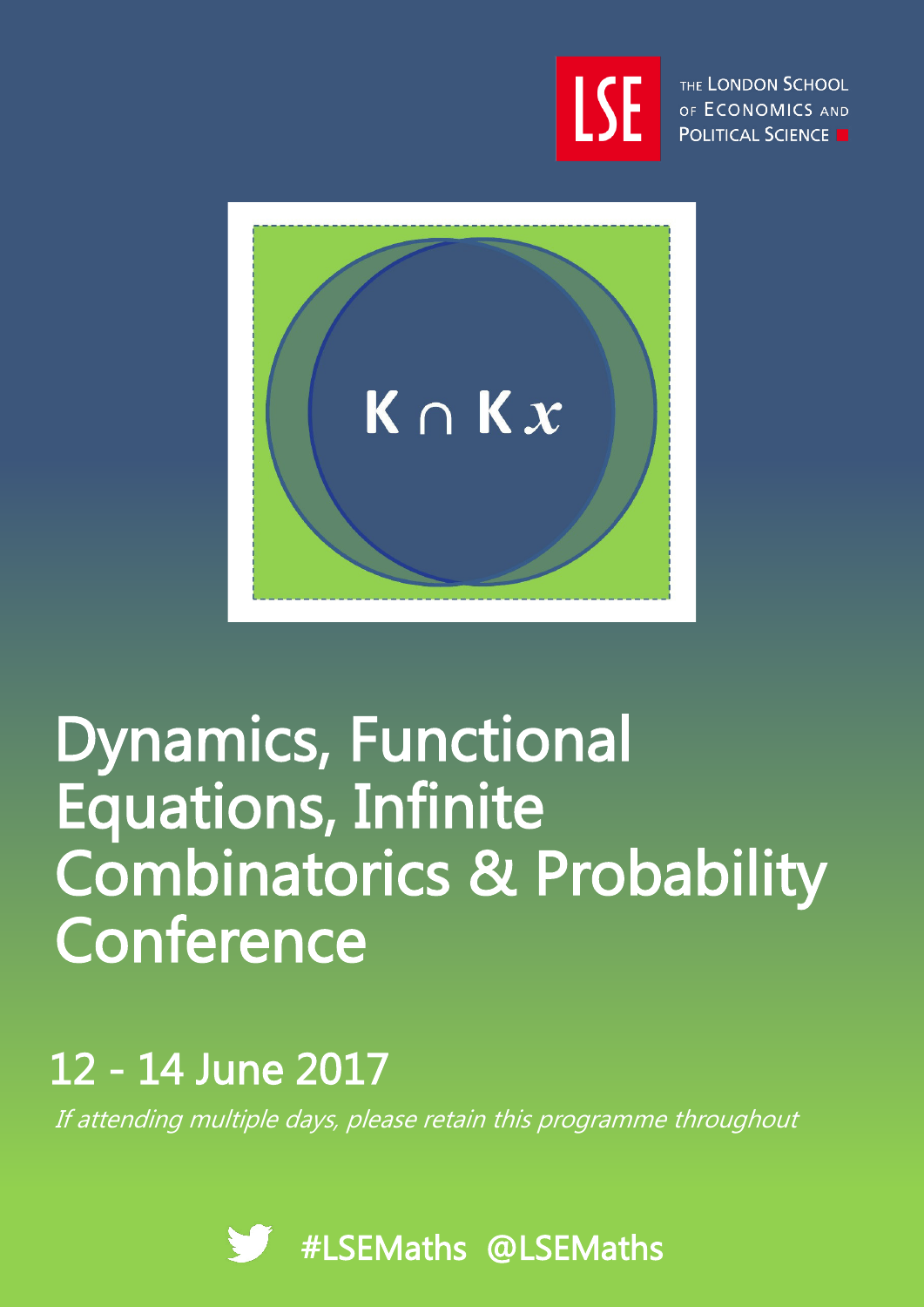| OF ECONOMICS AND<br>THE LONDON SCHOOL<br>POLITICAL SCIENCE | <b>Student Services Centre</b><br>Ground floor, Old Building<br>Graham Wallas Room<br>Hong Kong Theatre<br>OLD 5.25, Old Building                                  | Shaw Library Sixth floor, Old Building<br>Ground floor, Clement House<br>Ground floor, Old Building<br>Sheikh Zayed Theatre<br>New Academic Building<br><b>Old Theatre</b>                     | Thai Theatre New Academic Building<br>The Wolfson Theatre<br>New Academic Building<br>Basement, SAW<br>The Venue                                                                                                                                                                    | (Step free access is not available to this venue)<br>Between ground and first floor, Old Building<br>3 Tuns Ground floor, SAW<br>Vera Anstey Room  | Ground floor, New Academic Building<br>Daily Grind Tower 1/2 Reception<br>Basement, 32 Lincoln's Inn Fields<br>Denning Learning Cafe<br><b>Bean Counter</b><br>First floor, SAW<br>Café 54                    | LSE Garrick Ground floor, Columbia House<br>Mezzanine Café New Academic Building<br>Fourth Floor Café Bar Old Building<br>George IV pub Portugal Street<br>Plaza Café John Watkins Plaza<br>Senior Common Room and<br>Fourth Floor Restaurant<br>Old Building                                                                                                                                                                                                                      | Dining Room Fifth floor, Old Building<br>Weston Café Sixth floor, SAW<br>Ground floor, King's Chambers<br><b>Student Common Room</b>                                                                              |
|------------------------------------------------------------|--------------------------------------------------------------------------------------------------------------------------------------------------------------------|------------------------------------------------------------------------------------------------------------------------------------------------------------------------------------------------|-------------------------------------------------------------------------------------------------------------------------------------------------------------------------------------------------------------------------------------------------------------------------------------|----------------------------------------------------------------------------------------------------------------------------------------------------|---------------------------------------------------------------------------------------------------------------------------------------------------------------------------------------------------------------|------------------------------------------------------------------------------------------------------------------------------------------------------------------------------------------------------------------------------------------------------------------------------------------------------------------------------------------------------------------------------------------------------------------------------------------------------------------------------------|-------------------------------------------------------------------------------------------------------------------------------------------------------------------------------------------------------------------|
|                                                            | ÷б<br><u>-б</u>                                                                                                                                                    | 32 Lincoln's Inn Fields<br><sup>Basement, LG,G,1,2,4</sup> <mark>ffts</mark><br>På     På<br>E<br>$-6$<br>LINCOLN'S INN FIELDS<br>44 Lincoln's<br>Inn Fields<br>44<br>PORTSMOUTH<br><b>SAW</b> | 32 Lincoln's<br>Inn Fields<br>32L<br>-6<br>Library<br>- All Floors <b>The</b><br>PORTUGAL STREET<br>$\oint_C -$ Access to $4^{\text{th}}$ and $5^{\text{th}}$ floors only<br>Pá Pá<br>Ground<br>Moor the<br>STREET<br>۰<br>PAINTSON<br>公全<br>PAR<br><b>AREFIEL</b><br>$\frac{1}{2}$ | CAREY STREET<br><b>Lionel Robbins</b><br>Library<br>LRB<br>E<br><b>DAMMADAR</b><br>$\epsilon$<br>ă<br>STC<br>Class March 1<br>$\frac{1}{2}$<br>•ರ[ | <b>TARDS</b> Country<br>Tower One<br><b>ROSECUTION</b><br>CLEMENT.<br>$\tilde{\mathbf{5}}$<br>ξ<br><b>Dower</b><br><b>CONSTANTINO</b><br>ទី<br>Building<br>$\mathscr{C}$<br>$\frac{1}{100}$<br><b>RESERVE</b> | 30 metres<br>Tower Two (access via Tower 1)<br>Floors: G, 6, 10 <mark>TITS</mark><br>Floor 3 ႔ <b>R3</b><br>4,6,8,10 me<br>Towers One,<br><b>Tower Three</b><br>$\rightarrow$<br>Floors:<br>THE<br>ower<br>TAN<br>٩<br>Clement<br><b>CLM</b><br>House<br><b>AMER</b><br>P<br>Š<br>$\bullet$<br>$\overline{\text{MS}}$<br>-6<br>$2nd Floor h l l l l l l l l l l l l l l l l l l l l l l l l l l l l l l$<br>ALOW ICH<br>Ground Floor in<br>Columl<br>House<br>LSE MAIN<br>ENTRANCE | Tower Three Clement's Inn<br>Tower Two Clement's Inn<br>St Clement's Clare Market<br>Tower One Clement's Inn<br>Two and Three<br>TW <sub>2</sub><br>TW3<br>TW <sub>1</sub><br><b>STC</b>                          |
|                                                            | New Academic<br>Building<br>HELLER<br><b>NAB</b><br>QUE<br>圍<br>$-6$<br>All floors into                                                                            | <b>SAR<sup>H</sup></b><br>Sardima<br>House<br>SARDINIA <sub>5</sub> T<br>ేర్<br>గ<br>٦<br><b>P</b>                                                                                             | Saw Swee Hock<br>Student<br>Centre des<br><b>REAM</b><br>All floors<br>Floors: B, G, 1-5<br>$\overline{\cdot}$ 6<br>KIN                                                                                                                                                             | Serves G to 3 <sup>rd</sup> floor<br>PA TAPI<br>Portugal street<br><b>Kensform</b><br>SWAY<br>G                                                    | $\overline{\tilde{e}}$<br>maught<br>House<br>Old Building<br>Floors: B,G,1,2,4<br>Connaught House<br>Floors: 1,3,5,7<br>1KW<br>E                                                                              | 뭐<br>:::: bridge                                                                                                                                                                                                                                                                                                                                                                                                                                                                   | <b>Queens House Lincoln's Inn Fields</b><br>Saw Swee Hock Student Centre<br>Sardinia House Sardinia Street<br>Sheffield Street<br>Sheffield Street<br><b>SAW</b><br>QUE<br><b>SAR</b><br><b>SHF</b>               |
| <b>Accessibility Map</b>                                   | Gender Neutral accessible toilets<br>P& Disabled parking (blue badge)<br>m Lift<br>$\uparrow$ Male accessible toilet<br><b>Disabled lift</b><br>$\hat{\mathbf{r}}$ | Buildings under construction<br>Roads and Footpaths closed<br><b>Disabled access</b><br>Disabled access<br>O No entry<br>•ර                                                                    | Portable ramp for 20 Kingsway (KSW only) is located<br>After 6.30pm, please call Security Control on<br>020 7955 6200 to ensure that any disabled<br>in entrance foyer. Please call 020 7955 6200 for<br>Security staff to set up the ramp on request.<br>access doors are open.    | Aldwych House Aldwych<br>Clement House Aldwych.<br>95 Aldwych Aldwych<br><b>NTD</b><br>ALD<br>95A<br>12                                            | King's Chambers Portugal Street<br>Cowdray House Portugal Street<br>Connaught House Aldwych<br>Columbia House Aldwych<br>1 Kingsway<br>COW<br><b>1KW</b><br>KSW<br>$\overline{6}$<br>KGS<br><b>COL</b>        | 50 Lincoln's Inn Fields Portsmouth Street<br>Lincoln Chambers Portsmouth Street<br>Lionel Robbins Building, Library<br>Lakatos Building Portugal Street<br>44 Lincoln's Inn Fields<br>32 Lincoln's Inn Fields<br>(not occupied by LSE)<br>20 Kingsway<br>$\overline{5}$<br>LAK<br>LRB<br>50L<br>32L<br>44L                                                                                                                                                                         | Peacock Theatre Portugal Street<br>Old Building Houghton Street<br>Parish Hall Sheffield Street<br>New Academic Building<br>1 Portsmouth Street<br>Lincoln's Inn Fields<br><b>NAB</b><br>POR<br>qTO<br>PAR<br>PEA |

June 2015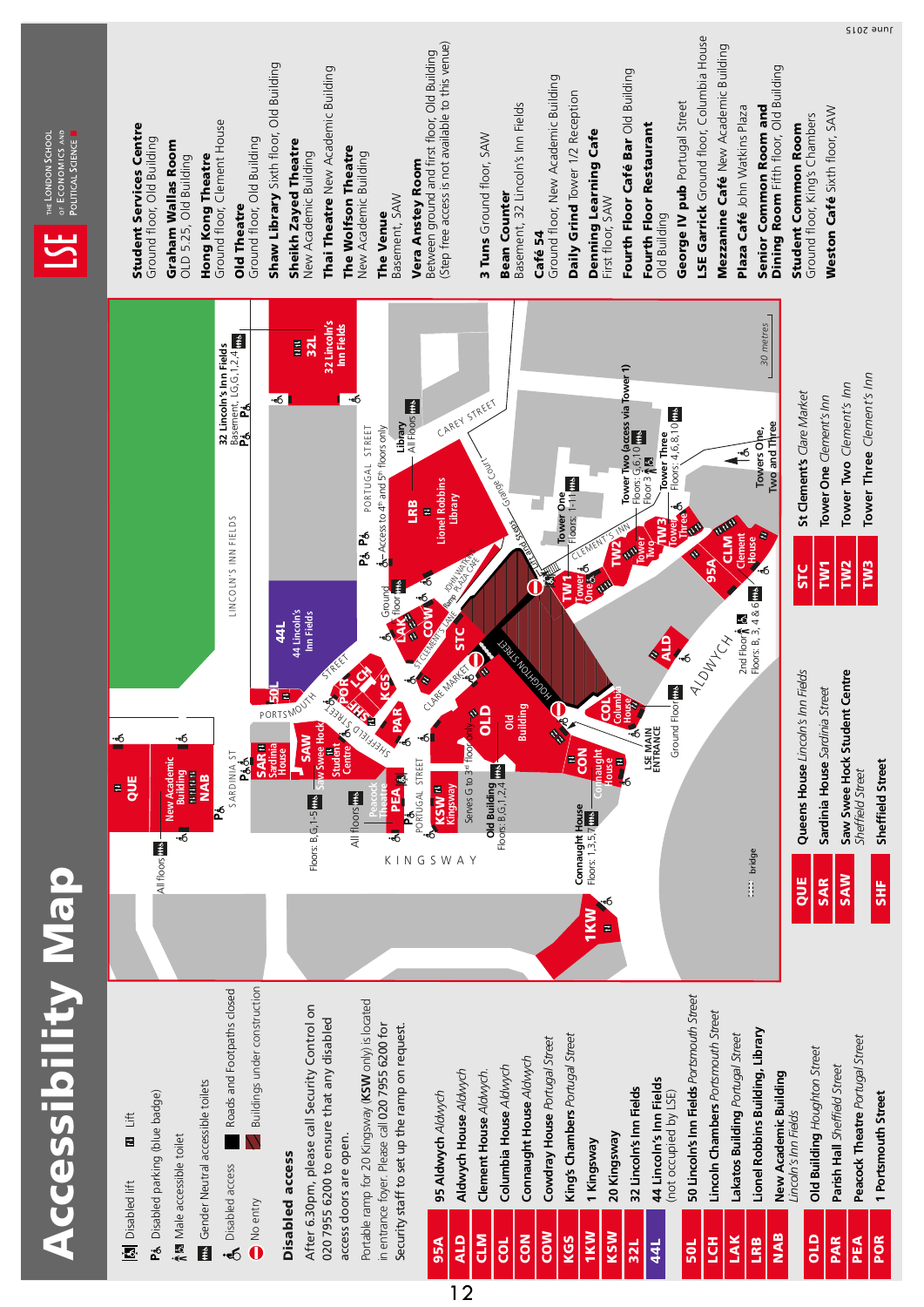## **CONTENTS**

| Page           |                                   |
|----------------|-----------------------------------|
| inside cover   | <b>LSE Campus map</b>             |
| $\overline{2}$ | Monday 12 June - schedule         |
| 3              | Tuesday 13 June – schedule        |
| 4              | Wednesday 14 June – schedule      |
| 5              | Conference abstracts              |
|                | Places to eat at LSE and area map |
|                |                                   |

## **INFORMATION**

Those interested are welcome to attend for all or any part of the event; it is hoped that many people will be able to attend all three days.

## **Organisers**

The principal organisers are Adam Ostaszewski (LSE) and Nick H. Bingham (Imperial).

An Advisory Panel includes Janusz Brzdęk (Krakow Pedagogical University) and Christopher Good (Birmingham) and the organisers.

### **Conference theme**

The classical Steinhaus-Weil property (SW) asserts that in a topological group a set S that is, under various possible definitions, non-negligible has the identity as an interior point of  $S^{-1}S$ . Through its many descendants SW is a foundational stone and, if not a unifying theme, then an inspirational one for several branches of mathematics: especially those in the title of the conference.

The conference's linking theme of Probability takes the wider `topological group and related structures' context (such as hypergroups – an established tool in the analysis of random walks): thereby stepping beyond the established topological vector spaces context. In the latter, SW emerges both in the regular variation of measures and in the subspaces of differentiability of measures (as in the Cameron-Martin spaces of Gaussian measures).

Earlier topological-group analysis of SW due to Solecki recognizes local forms of amenability and combinatorial features as either enabling SW or blocking it when negligibility is expressed via Christensen's Haar-nullity (i.e. in the absence of Haar measures). There are alternative combinatorial versions and density versions, some of them enunciated in the infinite combinatorics 1of the \beta N context as well as use of ample generics inspired by work in model theory. There is new work in all these areas to review and absorb.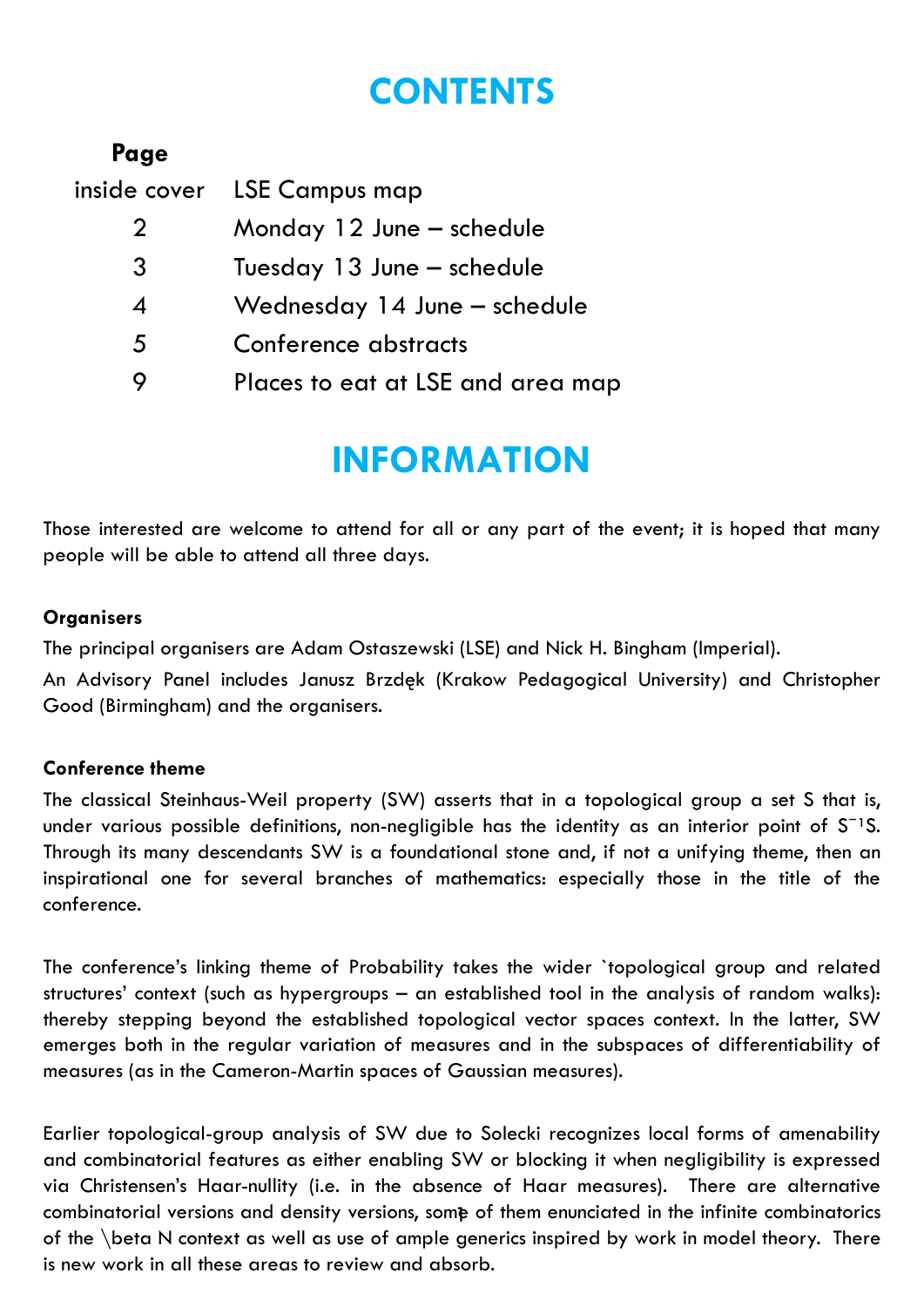

THE LONDON SCHOOL

# **MONDAY 12 JUNE 2017 Schedule**

The first day of the conference will be held in room CLM.4.02, Clement House, London School of Economics and Political Science, starting at 10.30am (please see campus map inside front cover for details). Everyone interested is welcome to attend any part of the event.

| <b>Time</b>        | <b>Speaker</b>                                                   | <b>Presentation title</b>                                                                         |  |  |
|--------------------|------------------------------------------------------------------|---------------------------------------------------------------------------------------------------|--|--|
| 10:00              | Coffee and arrival                                               |                                                                                                   |  |  |
| $10.30 -$<br>11.30 | <b>Nick Bingham</b><br>(Imperial & LSE)                          | Regular variation: new variations on an old<br>theme                                              |  |  |
| $11.45 -$<br>12.45 | Jaroslav Smítal<br>(Opava)                                       | Generalized Dhombres equation: interplay<br>between functional equations and dynamical<br>systems |  |  |
| 12.45              | <b>Lunch</b> (own arrangements $-$ options on campus and nearby) |                                                                                                   |  |  |
| $14:00 -$<br>15.00 | <b>Vladimir Bogachev</b><br>(Moscow)                             | Analogs of the Cameron-Martin space for<br>non-Gaussian measures                                  |  |  |
| $15:15 -$<br>16.15 | Dave Applebaum<br>(Sheffield)                                    | Some spectral properties of invariant Feller<br>processes on compact symmetric spaces             |  |  |
| 16:15              | Afternoon refreshment break                                      |                                                                                                   |  |  |
| $16:45 -$<br>17.45 | <b>Christopher Good</b><br>(Birmingham)                          | Shifts of finite type as fundamental objects<br>in the theory of shadowing                        |  |  |
| 17:45              | <b>Finish</b>                                                    |                                                                                                   |  |  |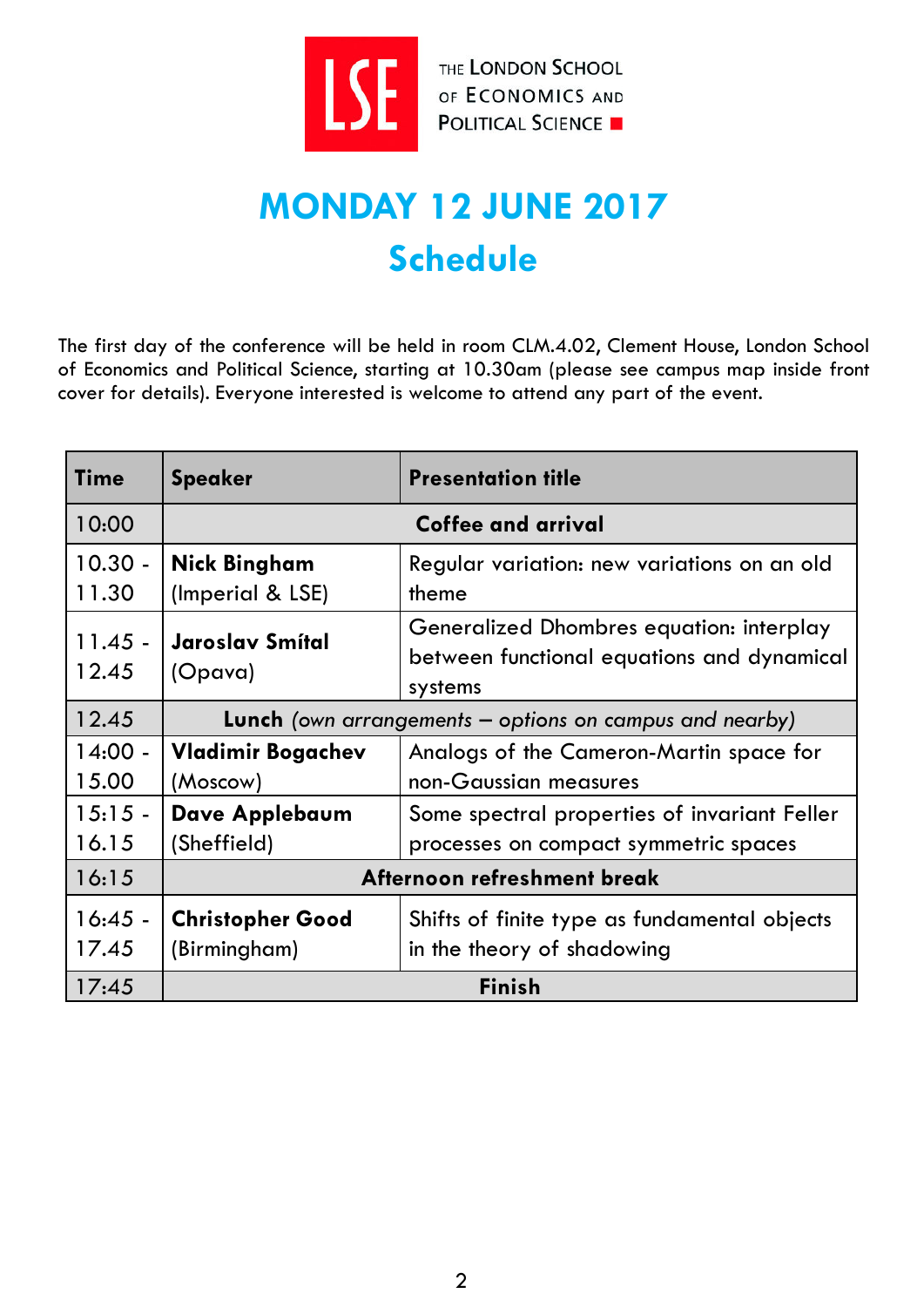

THE LONDON SCHOOL **EXECUTE LONDON SCHOOL POLITICAL SCIENCE** 

# **TUESDAY 13 JUNE 2017 Schedule**

The second day of the conference will be held in room CLM.4.02, Clement House, London School of Economics and Political Science, starting at 10.30am (please see campus map inside front cover for details). Everyone interested is welcome to attend any part of the event.

| Time               | <b>Speaker</b>                                                   | <b>Presentation title</b>                                                    |  |
|--------------------|------------------------------------------------------------------|------------------------------------------------------------------------------|--|
| 10:00              | Coffee and arrival                                               |                                                                              |  |
| $10.30 -$<br>11.30 | <b>Peter Cameron</b><br>(St Andrews & QMUL)                      | Sum-free sets                                                                |  |
| $11.45 -$<br>12.45 | <b>Imre Leader</b><br>(Cambridge)                                | Monochromatic infinite sumsets                                               |  |
| 12.45              | <b>Lunch</b> (own arrangements $-$ options on campus and nearby) |                                                                              |  |
| $14:00 -$<br>15.00 | <b>Dugald MacPherson</b><br>(Leeds)                              | Polish groups as automorphism groups                                         |  |
| $15:15 -$<br>16.15 | Eliza Jabłońska<br>(Rzeszów)                                     | Properties of Haar meager sets, analogous<br>to properties of Haar null sets |  |
| 16:15              | Afternoon refreshment break                                      |                                                                              |  |
| $16:45 -$<br>17.45 | Janusz Brzdęk<br>(Kraków)                                        | The generalized Steinhaus property                                           |  |
| 17:45              | <b>Finish</b>                                                    |                                                                              |  |

Tuesday's conference will be followed by dinner at 6.15pm at **Thiwanya**, 10 Gate Street, Holborn, London, WC2A 3HP - [www.thiwanya.co.uk.](http://www.thiwanya.co.uk/) Please notify Adam Ostaszewski [\(A.J.Ostaszewski@lse.ac.uk](mailto:A.J.Ostaszewski@lse.ac.uk)) or Rebecca Lumb  $(r.c.lumb@]$ se.ac.uk) if you wish to attend.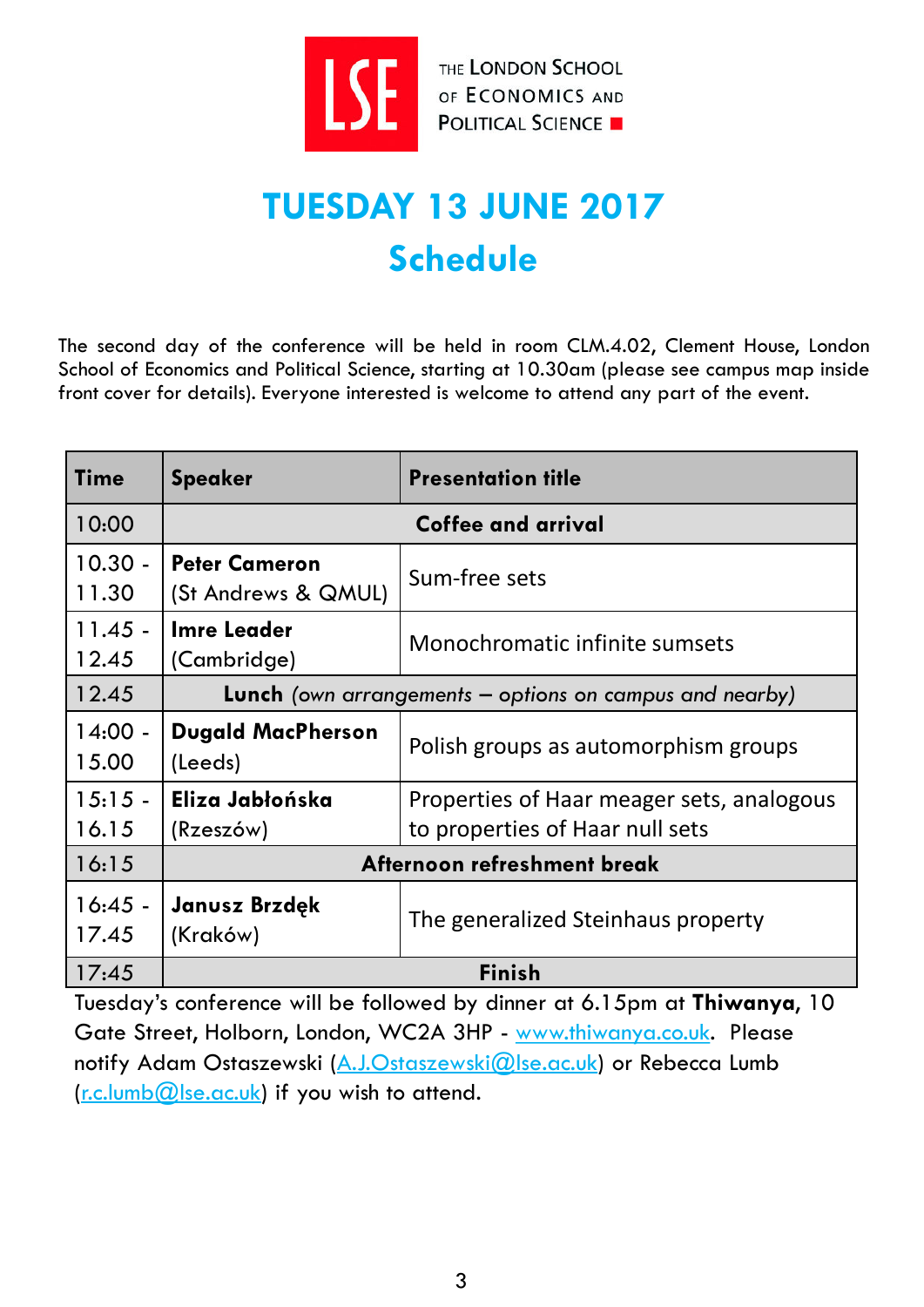

THE LONDON SCHOOL

# **WEDNESDAY 14 JUNE 2017 Schedule**

The final day of the conference will be held in room CLM.3.02, Clement House, London School of Economics and Political Science, starting at 10.30am (please see campus map inside front cover for details). Everyone interested is welcome to attend any part of the event.

| <b>Time</b>        | <b>Speaker</b>                                                   | <b>Presentation title</b>                                    |  |
|--------------------|------------------------------------------------------------------|--------------------------------------------------------------|--|
| 10:00              | Coffee and arrival                                               |                                                              |  |
| $10.30 -$<br>11.00 | <b>Harry Miller</b><br>(Sarajevo)                                | Various gauges of the size of sets of reals                  |  |
| $11.00 -$<br>11.30 | Marta Štefánková<br>(Opava)                                      | On generic and dense chaos for maps<br>induced on hyperspace |  |
| $11.45 -$<br>12.45 | <b>Adrian Mathias</b><br>(Réunion & UCL)                         | Linking descriptive set theory to symbolic<br>dynamics       |  |
| 12.45              | <b>Lunch</b> (own arrangements $-$ options on campus and nearby) |                                                              |  |
| $14:00 -$<br>15.00 | <b>Dona Strauss (Leeds)</b>                                      | Subsets of $\beta N$ which are not Borel                     |  |
| $15:15 -$<br>16.15 | <b>Peter Allen</b><br>(LSE)                                      | Limits of discrete structures                                |  |
| 16:15              | Afternoon refreshment break                                      |                                                              |  |
| $16:45 -$<br>17.45 | <b>Adam Ostaszewski</b><br>(LSE)                                 | Asymptotic group actions and their limits                    |  |
| 17:45              | <b>Finish</b>                                                    |                                                              |  |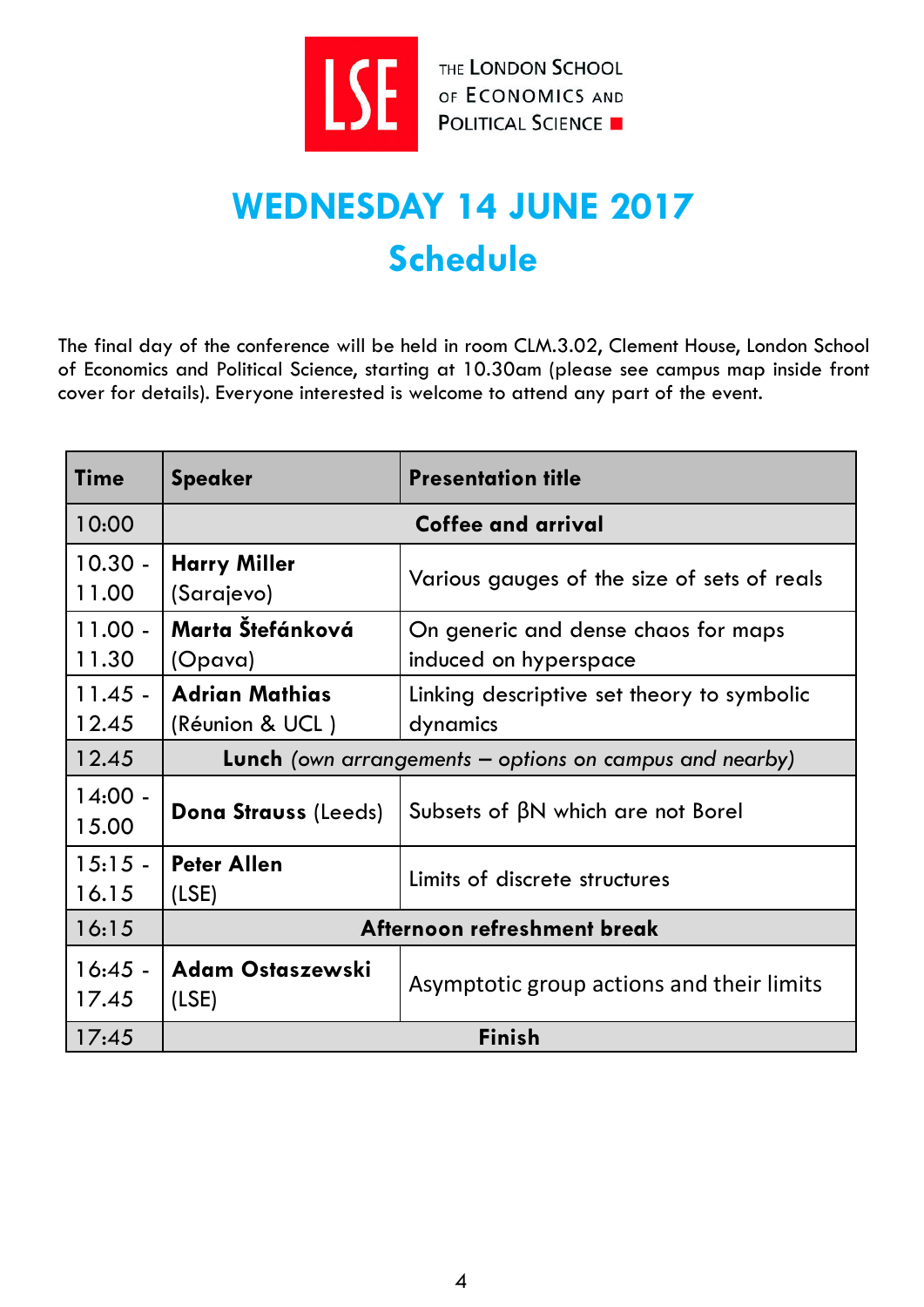## **ABSTRACTS**

(in alphabetical order)

### **[Peter Allen](http://www.lse.ac.uk/researchAndExpertise/Experts/profile.aspx?KeyValue=p.d.allen@lse.ac.uk) (LSE) -** *Limits of discrete structures*

What does it mean to say that a sequence of graphs, of growing sizes 'tends to a limit'? There are several different ways to answer this question; I will try to discuss a few of the answers and what they are good for, and move on to how one might ask and answer similar questions for other discrete structures.

This talk will be mainly a survey of other people's results, aiming at giving the big picture without too many technical details.

## **[Dave Applebaum](http://www.applebaum.staff.shef.ac.uk/) (Sheffield) -** *Some spectral properties of invariant Feller*

### *processes on compact symmetric spaces*

We study a class of Feller processes on a compact symmetric space G/K which are projections of Lévy processes on G having K-bi-invariant laws. Here G is a compact Lie group and K is a closed subgroup of G. We show that the associated Feller semigroup has a discrete spectrum, where the eigenvalues are given by Gangolli's Lévy-Khintchine formula, and the eigenvectors are spherical functions. We are then able to obtain a corresponding convergent series expansion for the transition density, when it exists and is continuous (and we have necessary and sufficient conditions for that). Examples of the class of processes we consider include Brownian motion on G/K, having the familiar heat kernel as its transition density, and also some processes obtained by subordination.

This is joint work with Trang Le Ngan.

## **[Nick Bingham](http://wwwf.imperial.ac.uk/%7Ebin06/) (Imperial & LSE) -** *Regular variation: new variations on an old*

### *theme*

We survey the field of regular variation (RV), begun by Karamata in 1930, continued by (among others) Bojanic & Karamata (193), de Haan (1970 on), and summarised in the standard work:

`BGT': N. H. Bingham, C. M. Goldie & J. L. Teugels, Regular variation, CUP, 1987.

Since 2007, together with Adam Ostaszewski of the LSE, we have been working on a programme, `BinO' (`Bingham-Ostaszewski: 24 BinO papers, 10 O papers, 1 Bin paper, and a book to write). This has addressed the foundational question raised in BGT: measurability suffices; so does the Baire property; what is really needed?, and the contextual question: RV was originally real analysis, but other contexts are possible; what is the natural one?

It emerges that, contrary to the chronological order (measure, then (Baire) category), it is the category case that is primary. Recall the other classic book that we build on:

J. C. Oxtoby, Measure and category: A survey of the analogies between topological and measure spaces, Springer, 1971/1980.

Our book will be called "Category and Measure".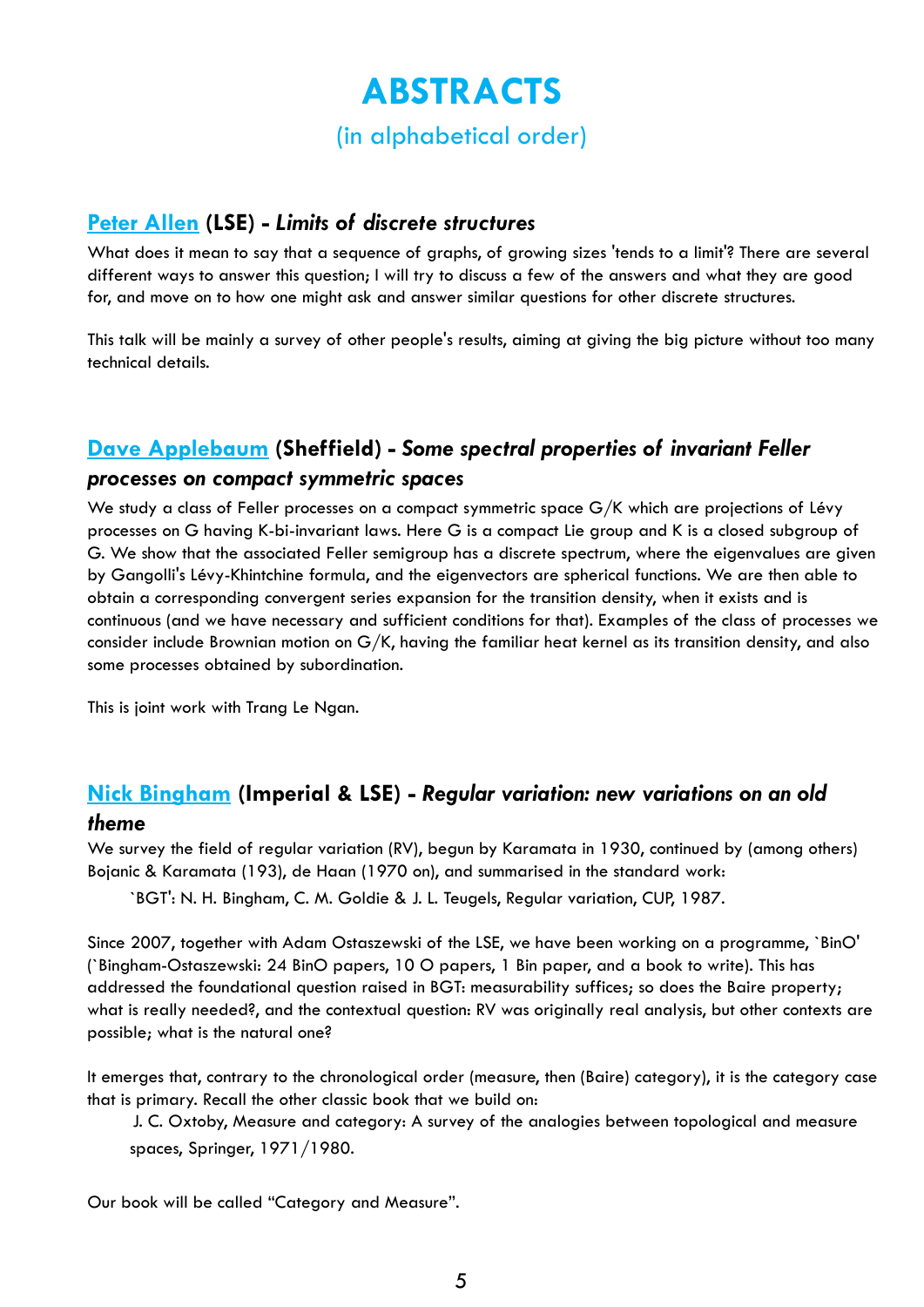## **[Vladimir Bogachev](https://www.hse.ru/en/org/persons/23831005) (Moscow) -** *Analogs of the Cameron-Martin space for non-*

### *Gaussian measures*

The talk is concerned with various analogs of the classical object associated to a Gaussian measure: its Cameron-Martin space, in case of non-Gaussian measures on infinite-dimensional spaces.

Some recent results and open problems connected with this object for Gaussian and non-Gaussian measures will be discussed.

## **[Janusz](http://matematyka.up.krakow.pl/en/pracow.php?ac=7374149) Brzdęk (Kraków) -** *The generalized Steinhaus property*

Let (S,+) be a semigroup endowed with a topology and write

A-B:={z∈S:(z+B)∩A≠∅, A,B⊆S}.

Let *L* and *M* be two families of subsets of S. We present and discuss several applications in functional equations of the following generalized Steinhaus property: the interior of the set A-B is nonempty for A ∈ *L* and  $B \in M$ .

## **[Peter Cameron](http://www-circa.mcs.st-andrews.ac.uk/%7Epjc/) (St. Andrews & QMUL) -** *Sum-free sets*

There is a natural bijection between the points of Cantor space and the set of sum-free subsets of the natural numbers, which allows the notions of measure and Baire category to be transferred to the latter set. These two notions give differing views of what a typical sum-free set looks like. For Baire category, the typical set has a universality property, with a consequence concerning automorphisms of Henson's universal triangle-free graph; it also has density zero. However, for measure, the density spectrum has a very interesting structure, and poses a number of unsolved questions. There are also interesting questions about rationality.

## **[Christopher Good](http://www.birmingham.ac.uk/staff/profiles/maths/good-christopher.aspx) (Birmingham) -** *Shifts of finite type as fundamental objects in the theory of shadowing*

Shifts of finite type and the notion of shadowing, or pseudo-orbit tracing, are powerful tools in the study of dynamical systems. In this talk we discuss a deep and fundamental relationship between these two concepts.

Let X be a compact totally disconnected space and f: $X \rightarrow X$  be a continuous map. We show that f has shadowing if and only if the system (f,X) is (conjugate to) the inverse limit of a directed system of shifts of finite type. In particular, this implies that, in the case that X is the Cantor set, f has shadowing if and only if (f,X) is the inverse limit of a sequence of shifts of finite type. Moreover, in the general compact metric case, where X is not necessarily totally disconnected, we prove that f has shadowing if and only if (f,X) is a factor of (i.e. semi-conjugate to) the inverse limit of a sequence of shifts of finite type by a quotient that `almost lifts pseudo-orbits' a natural property we define here.

This is joint work with Jonathan Meddaugh.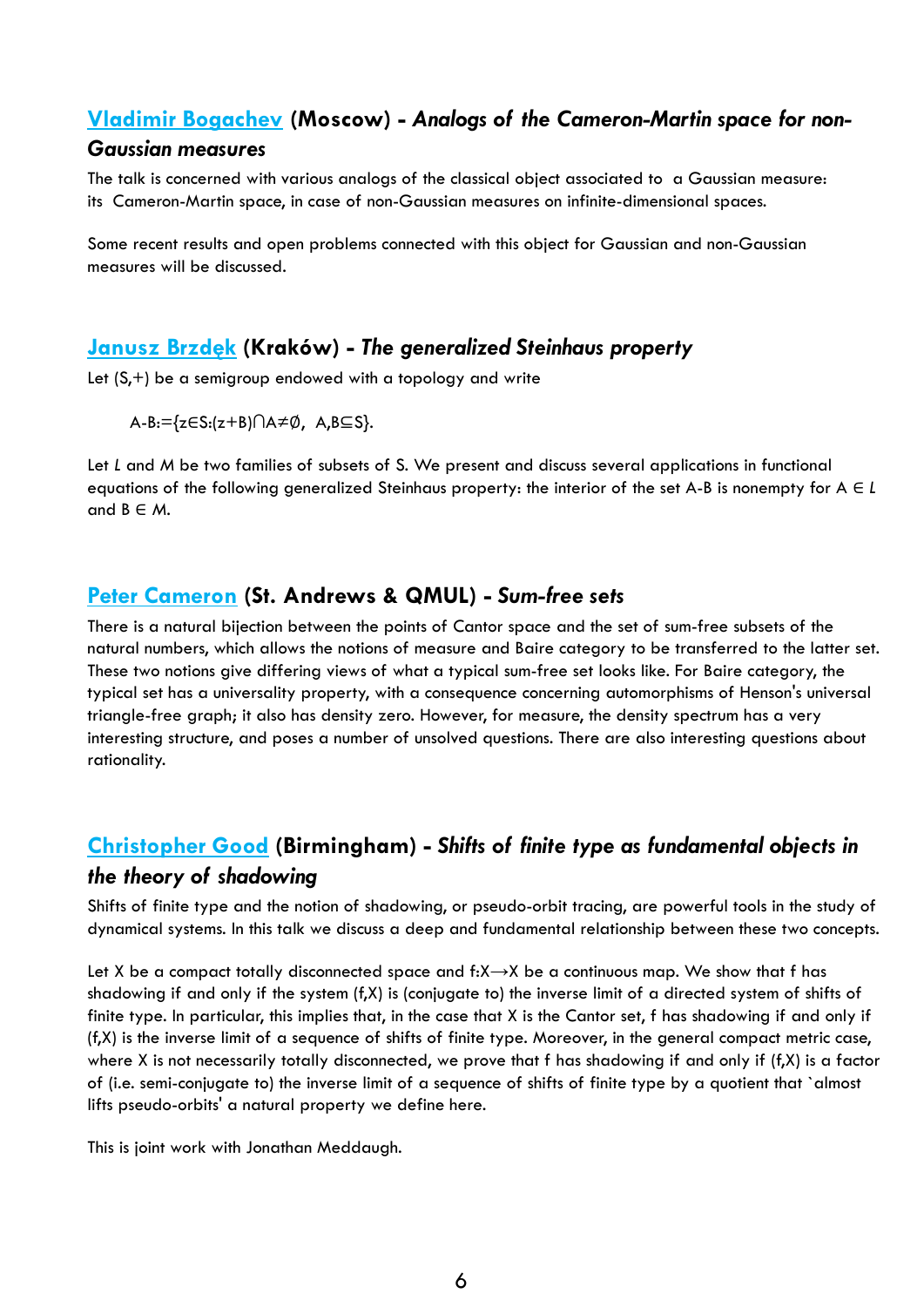## **Eliza [Jabłońska](http://eliza.sd.prz.edu.pl/) (Rzeszów) -** *Properties of Haar meager sets, analogous to properties of Haar null sets*

In 2013 Darji [Dar] defined a σ-ideal of "small" sets in an abelian Polish group which is equivalent to the family of meager sets in a locally compact group. He was motivated by Christensen's paper [Chr] where the author defined Haar null set in an abelian Polish group in such a way that in a locally compact group it is equivalent to the notion of Haar measure zero set.

We present interesting properties of Haar meager sets, especially those which are analogous to properties of Haar null sets.

[Chr] J.P.R. Christensen, On sets of Haar measure zero in abelian Polish groups, Israel J. Math. 13 (1972), 255-260.

[Dar] U.B. Darji, On Haar meager sets, Topology Appl. 160 (2013), 2396-2400.

## **Imre [Leader](https://www.dpmms.cam.ac.uk/people/ibl10/) (Cambridge) -** *Monochromatic infinite sumsets*

It is well-known that there is a finite colouring of the natural numbers such that no infinite set X has  $X + X$ (meaning the pairwise sums from X, allowing repetition) monochromatic. It is easy to extend this to the rationals. But what happens for larger spaces, like for example the reals?

We show (assuming CH) that there is such a finite colouring of the reals. We also show that, if our space is `large enough', then for every finite colouring there does exist an infinite X with  $X + X$  monochromatic.

This is joint work with Neil Hindman and Dona Strauss, and also joint work with Paul Russell.

## **Dugald [MacPherson](https://www.maths.leeds.ac.uk/index.php?id=263&uid=1045) (Leeds) -** *Polish groups as automorphism groups*

The full symmetric group Sym(X) of a countably infinite set X carries a natural Polish group structure, with closed subgroups being exactly the automorphism groups of first order structures M with universe X. We say that such M is homogeneous (in the sense of Fraisse) if any isomorphism between finite substructures of M extends to an automorphism of M. I will discuss several issues concerning the Polish group structure on Aut(M) for homogeneous M: the work of Kechris-Pestov-Todorcevic and later others connecting topological dynamics to Ramsey theory; (non)-existence of `ample homogeneous generic automorphisms', and consequences; group-theoretic structure, e.g. simplicity.

## **[Adrian Mathias](https://www.dpmms.cam.ac.uk/%7Eardm/) (Réunion & UCL) -** *Linking descriptive set theory to symbolic dynamics*

In my paper "Analytic sets under attack", MPCPS 138 (2005) pp 465-485, among other results concerning the iteration of the (backwards) shift function on Baire space, a recursive point was found for which the sequence of derived ω-limit sets does not stabilise until the first uncountable ordinal. This talk will present the main ideas in the hope that further development will follow.

## **[Harry Miller](https://fens.ius.edu.ba/) (Sarajevo) -** *Various gauges of the size of sets of reals*

In 1920 H. Steinhaus proved that if A has positive Lebesgue measure then A - A , the algebraic. difference set of A , contains an interval. There are many gauges of the size of sets of reals. The above theorem connects two different gauges of "bigness". Another gauge is the following. A is "large" if for each finite set F, A contains a subset F' similar to F. Other bigness concepts are: A is shift-compact , A is Cauchy equation large. Here we discuss relations between these various concepts.

*(presentation to be delivered via Skype)*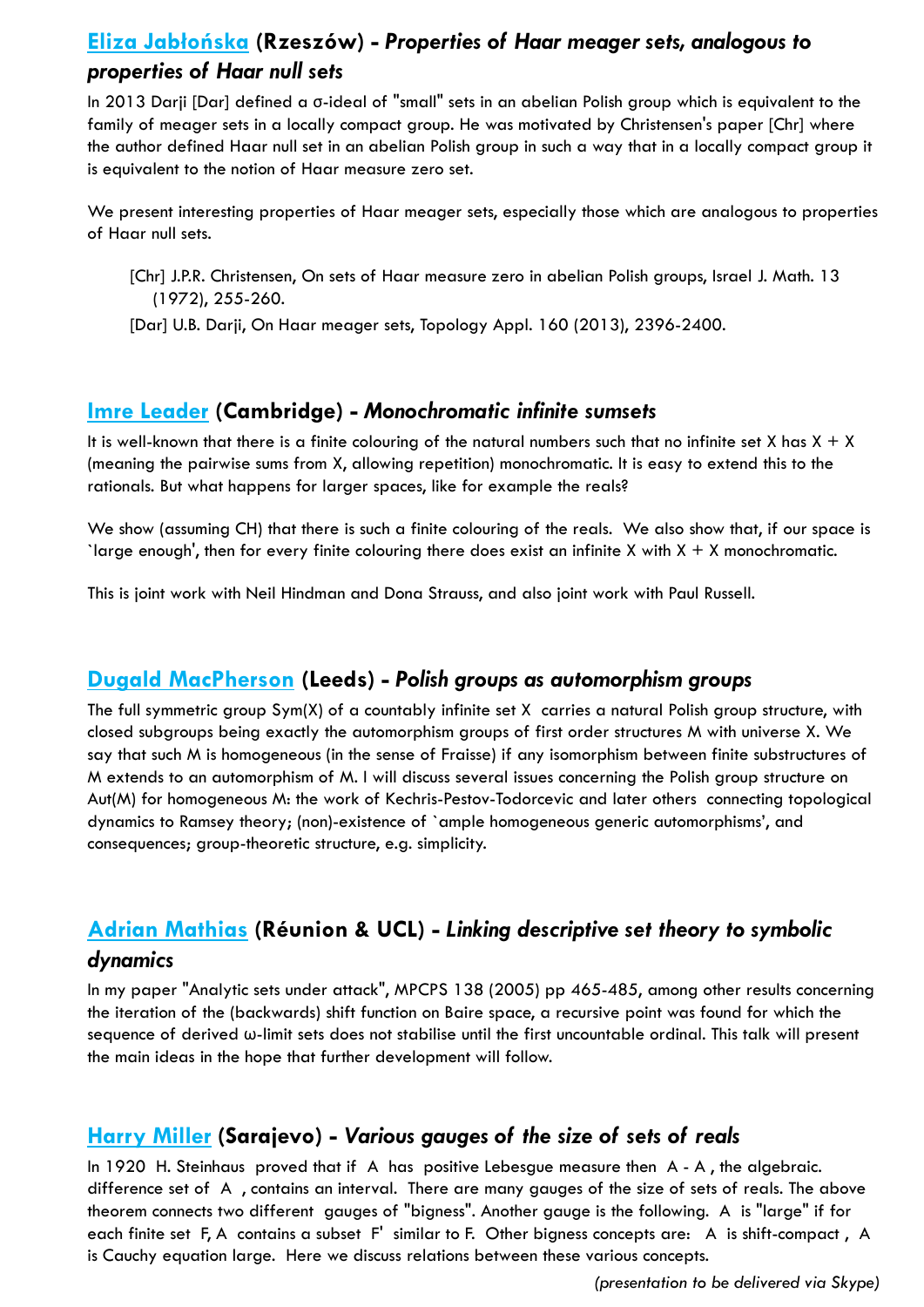## **[Adam Ostaszewski](http://www.maths.lse.ac.uk/Personal/adam/) (LSE) -** *Asymptotic group actions and their limits*

The theory of regular variation has two forms (BGT Ch. 1, 3): (K) due to Karamata, resting on the *Cauchy functional equation*, and (BKdH): Bojanić and Karamata, de Haan; *Goldie* (or *Gołąb-Schinzel functional equation*. We unify these via the `circle operation' of Popa and Javor, giving a unified proof to their hardest result, on *quantifier weakening*.

A less classical but very useful setting is *Beurling slow and regular variation*, originating in Beurling's approach to extending the Wiener Tauberian theory beyond convolutions. The resulting Wiener-Beurling Tauberian theorem handles the Borel, Riesz and Beurling summability methods.

This hinges on groups and group actions, and analysis, so limits. So a topological treatment is given.

## **[Jaroslav Smítal](http://www.slu.cz/math/cz/lide/smital-jaroslav/profil-cz) (Opava) -** *Generalized Dhombres equation: interplay between functional equations and dynamical systems*

We consider the equation  $f(xf(x))=\varphi(f(x)),x>0$ , where  $\varphi$  is given, and f is an unknown continuous function  $(0, \infty) \rightarrow (0, \infty)$ . This equation was studied in 1975 by J. Dhombres (with  $\varphi(y)=y^2$ ), later it was considered in many papers for other particular choices of ϕ, and since 2001 in about 10 papers for arbitrary continuous functions, from [1] through [3]. The main problem, classification of possible solutions and description of the structure of periodic points contained in the range of the solutions, was basically solved. This process involved methods from one-dimensional dynamics but also some new methods which could be useful in other problems, not only concerning the above equation. In the talk we provide a brief survey.

- [1] P. Kahlig and J. Smítal, On a generalized Dhombres functional equation, Aequationes Math. 62 (2001), 18-29.
- [2] J. Smítal, M. Štefánková, On regular solutions of the generalized Dhombres equation, Aequationes Math. 89 (2015), 57-61.
- [3] L. Reich, J. Smítal, and M. Štefánková, On regular solutions of the generalized Dhombres equation II, Results Math. 67 (2015), 521-528.

## **Marta [Štefánková](http://www.slu.cz/math/cz/lide/stefankova-marta/profil-cz) (Opava) -** *On generic and dense chaos for maps induced on hyperspace*

A continuous map f on a compact metric space X induces in a natural way the map f on the hyperspace K(X) of all closed non-empty subsets of X. We study the question of transmission of chaos between f and f. We deal with generic, generic ε-, dense and dense ε-chaos for interval maps. We prove that all four types of chaos transmit from f to f, while the converse transmission from f to f is true for generic, generic ε- and dense ε-chaos. Moreover, the transmission of dense ε- and generic ε-chaos from f to f is true for maps on general compact metric spaces.

## **[Dona Strauss](https://www1.maths.leeds.ac.uk/pure/staff/) (Leeds) -** *Subsets of* **βN** *which are not Borel*

Anyone who has worked with βN will not be surprised to learn that many subsets of this space are not topologically simple, even though they are very simple to define algebraically. I shall show that the following subsets of βN are not Borel: the set of idempotents, the smallest ideal, any principal proper right ideal, βN+βN.

This is joint work with Neil Hindman.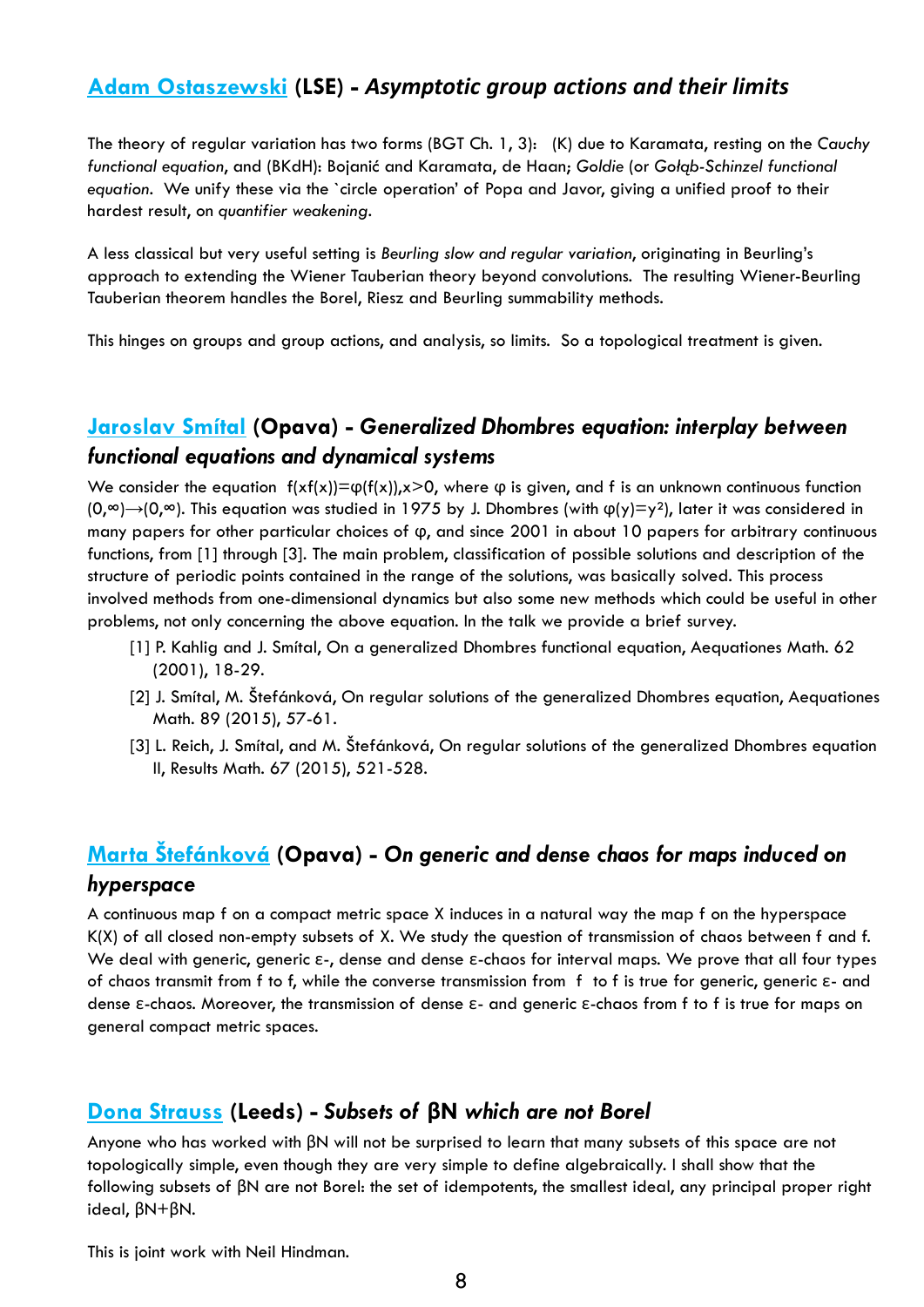THE LONDON SCHOOL THE LONDON SCHOOL

## **PLACES TO EAT: in and around LSE**

## **Close by:**

**All Bar One** – modern chain with full menu – 58 Kingsway **Belgo** – Belgian beer & food – 67 Kingsway **Bill's** – European chain with full menu – 42 Kingsway **Café Amici** – Italian café – 7-9 Kingsway **Costa** – standard café – 9-11 Kingsway **EAT** – sandwich bar (chain) – 7-9 Kingsway **Paul** – bakery & café – 36-38 Kingsway **Pret a Manger** – standard café – 29 -33 Kingsway **Sainsburys** – supermarket – 129-133 Kingsway **Shakespeare's Head** – Wetherspoon's, standard pub food – 64-78 Kingsway **Starbucks** – standard café – 10 Kingsway **Subway** – fast food sandwich shop – 15 Kingsway **The Delaunay Counter** – casual café-deli – 55 Aldwych **Viet Eat** – Vietnamese – 48 Kingsway **Wasabi** – Japanese chain serving bento boxes, sushi & hot food – 19 Kingsway

## **On campus:**

**The Bean Counter** – café with hot & cold snacks – 32 Lincoln's Inn Fields **Café 54** – grab & go – New Academic Building **Fields Bar and Kitchen** – perfect for a relaxed lunch – Lincoln's Inn Fields Fourth Floor Café Bar - relaxing café with freshly made deli sandwiches – Old Building **Fourth Floor Restaurant** – offers a wealth of eating options – Old Building **George IV Pub** – perfect for a pub lunch – Portugal Street **LSE Garrick** – cafe & restaurant – Columbia House **Mezzanine Café** – pop up with different daily options – New Academic Building **Plaza Café** – coffee and snacks – John Watkins Plaza